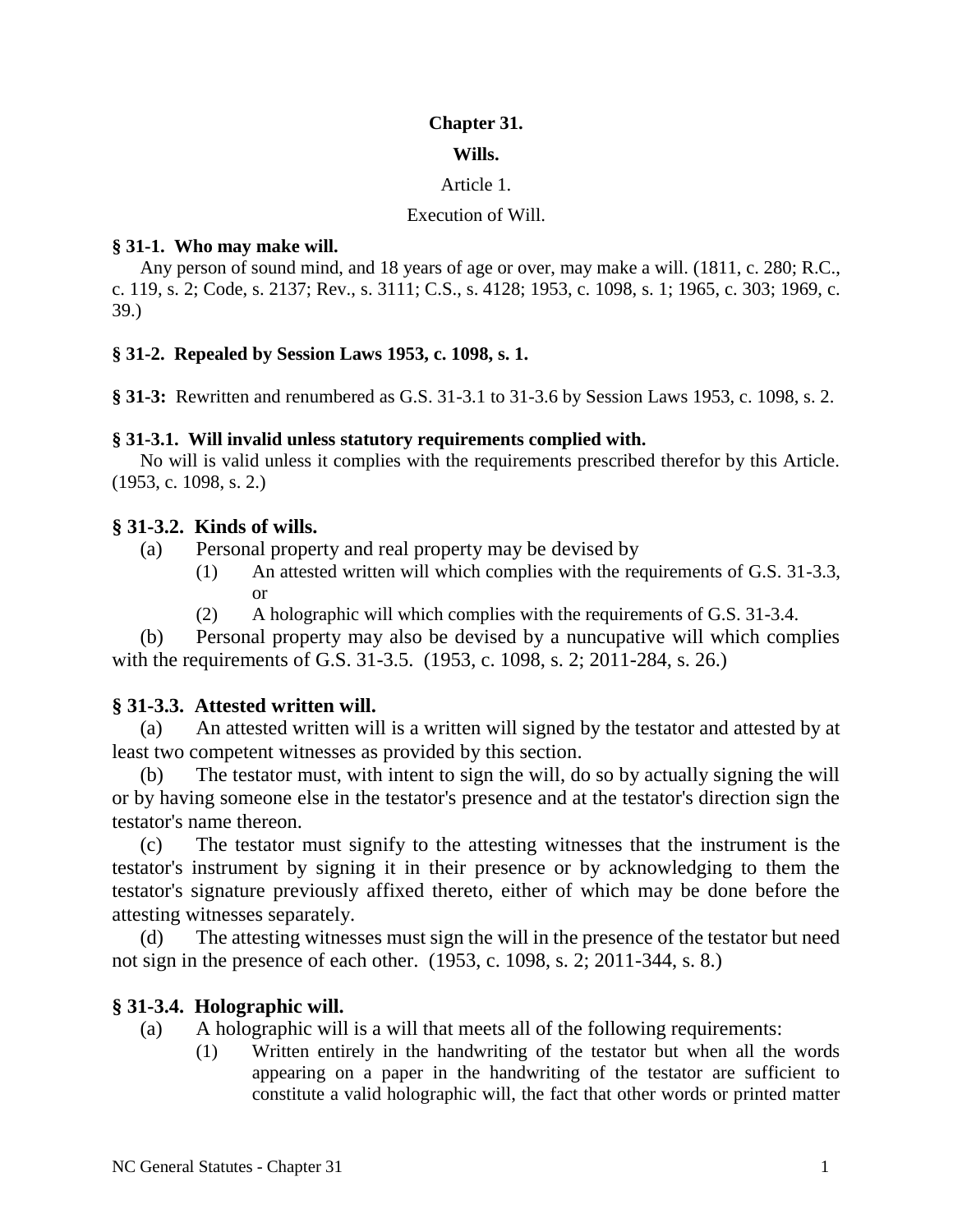appear thereon not in the handwriting of the testator, and not affecting the meaning of the words in the handwriting, does not affect the validity of the will.

- (2) Subscribed by the testator, or with the testator's name written in or on the will in the testator's own handwriting.
- (3) Repealed by Session Laws 2021-85, s. 1(b), effective July 8, 2021, and applicable to estates of decedents dying on or after that date.

(b) No attesting witness to a holographic will is required. (1953, c. 1098, s. 2; 1955,

c. 73, s. 1; 2011-344, s. 8; 2021-85, s. 1(b).)

# **§ 31-3.5. Nuncupative will.**

A nuncupative will is a will

- (1) Made orally by a person who is in that person's last sickness or in imminent peril of death and who does not survive such sickness or imminent peril, and
- (2) Declared to be that person's will before two competent witnesses simultaneously present at the making thereof and specially requested by the person to bear witness thereto. (1953, c. 1098, s. 2; 2011-344, s. 8.)

# **§ 31-3.6. Seal not required.**

A seal is not necessary to the validity of a will. (1953, c. 1098, s. 2.)

**§ 31-4:** Repealed by Session Laws 2015-205, s. 3(b), effective August 11, 2015.

**§ 31-4.1:** Repealed by Session Laws 2010-181, s. 1, effective July 1, 2010.

**§ 31-4.2:** Repealed by Session Laws 2010-181, s. 2, effective July 1, 2010.

# Article 2.

# Revocation of Will.

# **§ 31-5:** Rewritten and renumbered as G.S. 31-5.1 by Session Laws 1953, c. 1098, s. 3.

# **§ 31-5.1. Revocation of written will.**

A written will, or any part thereof, may be revoked only

- (1) By a subsequent written will or codicil or other revocatory writing executed in the manner provided herein for the execution of written wills, or
- (2) By being burnt, torn, canceled, obliterated, or destroyed, with the intent and for the purpose of revoking it, by the testator himself or by another person in the testator's presence and by the testator's direction. (1784, c. 204, s. 14; 1819, c. 1004, ss. 1, 2; 1840, c. 62; R.C., c. 119, s. 22; Code, s. 2176; Rev., s. 3115; C.S., s. 4133; 1945, c. 140; 1953, c. 1098, s. 3; 2011-344, s. 8.)

# **§ 31-5.2. Revocation of nuncupative will.**

A nuncupative will or any part thereof may be revoked

(1) By a subsequent nuncupative will, or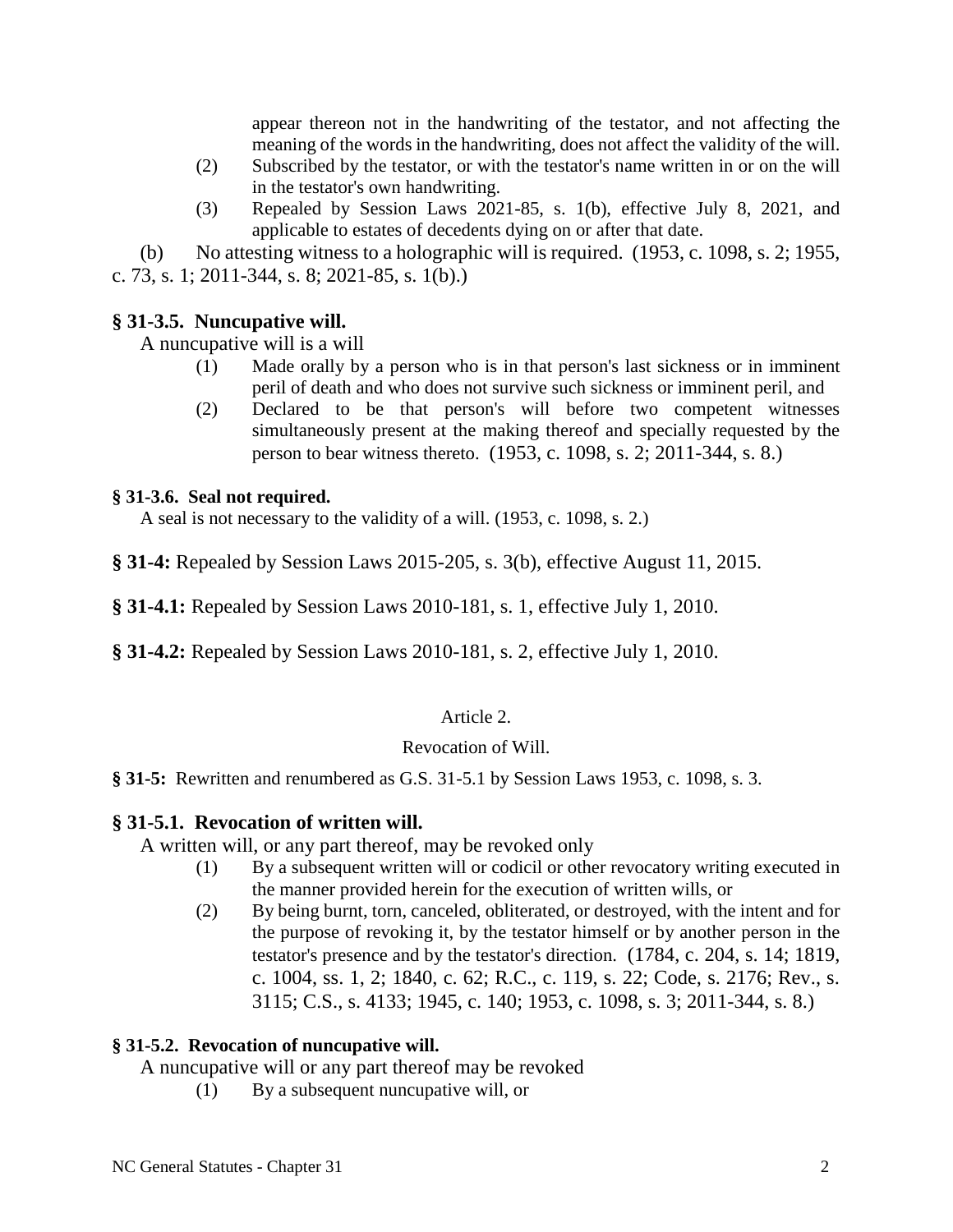(2) By a subsequent written will or codicil or other revocatory writing executed in the manner provided herein for the execution of written wills. (1953, c. 1098, s. 4.)

### **§ 31-5.3. Will not revoked by marriage; dissent from will made prior to marriage.**

A will is not revoked by a subsequent marriage of the maker; and the surviving spouse may petition for an elective share when there is a will made prior to the marriage in the same manner, upon the same conditions, and to the same extent, as a surviving spouse may petition for an elective share when there is a will made subsequent to marriage. (1844, c. 88, s. 10; R.C., c. 119, s. 23; Code, s. 2177; Rev., s. 3116; C.S., s. 4134; 1947, c. 110; 1953, c. 1098, s. 5; 1967, c. 128; 2000-178, s. 5.)

### **§ 31-5.4. Revocation by divorce or annulment; revival.**

Dissolution of marriage by absolute divorce or annulment after making a will does not revoke the will of any testator but, unless otherwise specifically provided in the will, it revokes all provisions in the will in favor of the testator's former spouse or purported former spouse, including, but not by way of limitation, any provision conferring a general or special power of appointment on the former spouse or purported former spouse and any appointment of the former spouse or purported former spouse as executor, trustee, conservator, or guardian. If provisions are revoked solely by this section, they are revived by the testator's remarriage to the former spouse or purported former spouse. (1953, c. 1098, s. 6; 1977, c. 74, s. 3; 1991, c. 587, s. 1.)

## **§ 31-5.5. After-born or after-adopted child; children born out of wedlock; effect on will.**

(a) A will shall not be revoked by the subsequent birth of a child to the testator, or by the subsequent adoption of a child by the testator, or by the subsequent entitlement of an after-born child born out of wedlock to take as an heir of the testator pursuant to the provisions of G.S. 29-19(b), but any after-born, after-adopted or entitled after-born child born out of wedlock shall have the right to share in the testator's estate to the same extent the after-born, after-adopted, or entitled after-born child born out of wedlock would have shared if the testator had died intestate unless:

- (1) The testator made some provision in the will for the child, whether adequate or not;
- (2) It is apparent from the will itself that the testator intentionally did not make specific provision therein for the child;
- (3) The testator had children living when the will was executed, and none of the testator's children actually take under the will;
- (4) The surviving spouse receives all of the estate under the will; or
- (5) The testator made provision for the child that takes effect upon the death of the testator, whether adequate or not.

(b) The provisions of G.S. 28A-22-2 shall be construed as being applicable to after-adopted children and to after-born children, whether legitimate or entitled children born out of wedlock.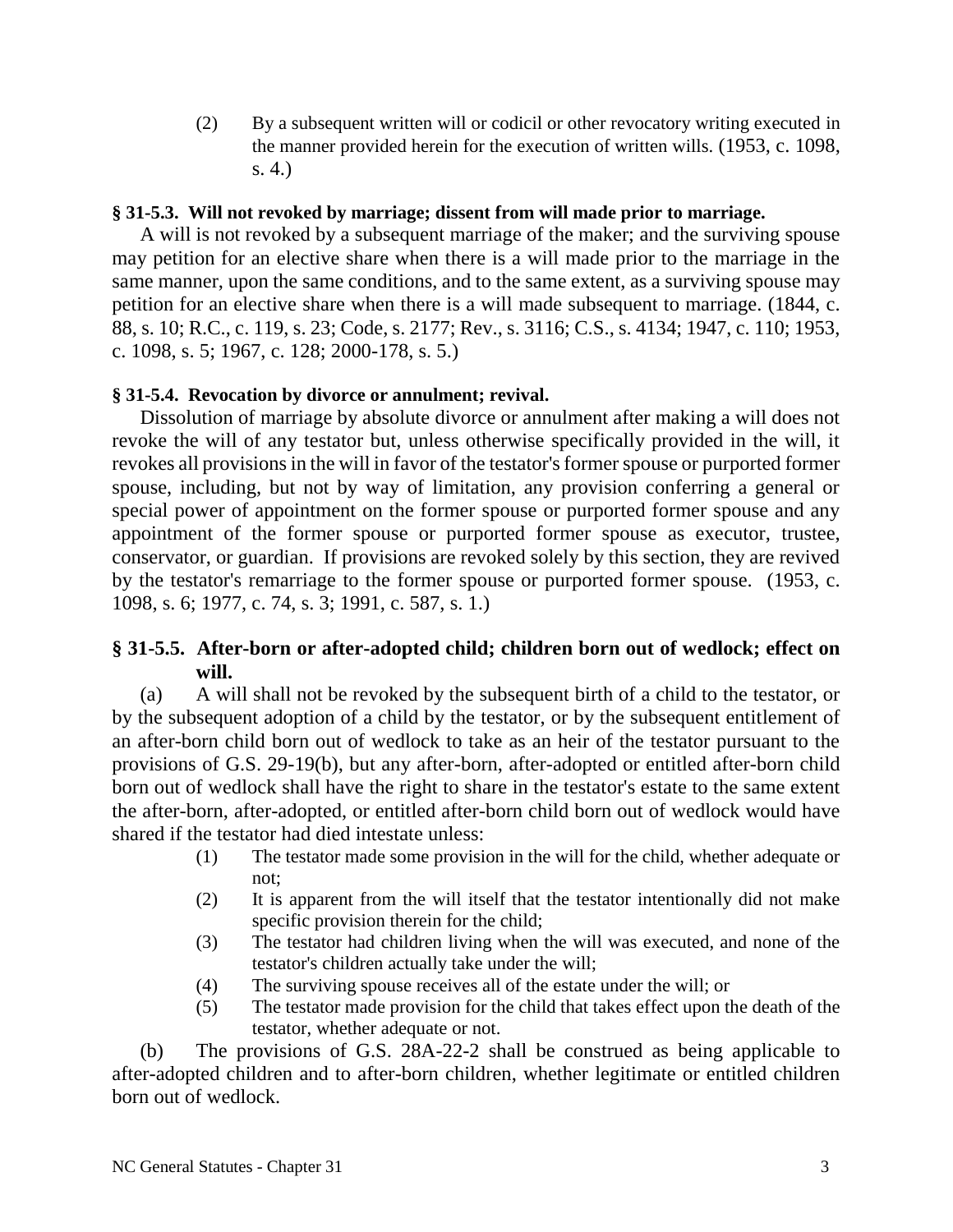(c) The terms "after-born," "after-adopted" and "entitled after-born" as used in this section refer to children born, adopted or entitled subsequent to the execution of the will. (1868-9, c. 113, s. 62; Code, s. 2145; Rev., s. 3145; C.S., s. 4169; 1953, c. 1098, s. 7; 1955, c. 541; 1973, c. 1062, s. 2; 1985, c. 689, s. 9; 1995, c. 161, s. 1; 1997-456, s. 55.8; 2011-344, s. 8; 2013-198, s. 14.)

### **§ 31-5.6. No revocation by subsequent conveyance.**

No conveyance or other act made or done subsequently to the execution of a will of, or relating to, any real or personal estate therein comprised, except an act by which such will shall be duly revoked, shall prevent the operation of the will with respect to any estate or interest in such real or personal estate as the testator shall have power to dispose of by will at the time of the testator's death. (1844, c. 88, s. 2; R.C. c. 119, s. 25; Code, s. 2179; Rev., s. 3118; C.S., s. 4136; 1953, c. 1098, s. 8; 2011-344, s. 8.)

## **§ 31-5.7. Specific provisions for revocation exclusive; effect of changes in circumstances.**

No will can be revoked in whole or in part by any act of the testator or by a change in the testator's circumstances or condition except as provided by G.S. 31-5.1 through 31-5.6 inclusive. (1953, c. 1098, s. 9; 2011-344, s. 8.)

### **§ 31-5.8. Revival of revoked will.**

No will or any part thereof that has been in any manner revoked can, except as provided in G.S. 31-5.4, be revived otherwise than by a reexecution thereof, or by the execution of another will in which the revoked will or part thereof is incorporated by reference. (1953, c. 1098, s. 10; 1991, c. 587, s. 2.)

**§ 31-6:** Renumbered as G.S. 31-5.3 by Session Laws 1953, c. 1098, s. 5.

### **§ 31-7. Repealed by Session Laws 1953, c. 1098, s. 9.**

**§ 31-8:** Renumbered as G.S. 31-5.6 by Session Laws 1953, c. 1098, s. 8.

#### Article 3.

#### Witnesses to Will.

#### **§ 31-8.1. Who may witness.**

Any person competent to be a witness generally in this State may act as a witness to a will. (1953, c. 1098, s. 15.)

#### **§ 31-9. Executor competent witness.**

No person, on account of being an executor of a will, shall be incompetent to be admitted a witness to prove the execution of such will, or to prove the validity or invalidity thereof. (R.C., c. 119, s. 9; Code, s. 2146; Rev., s. 3119; C.S., s. 4137.)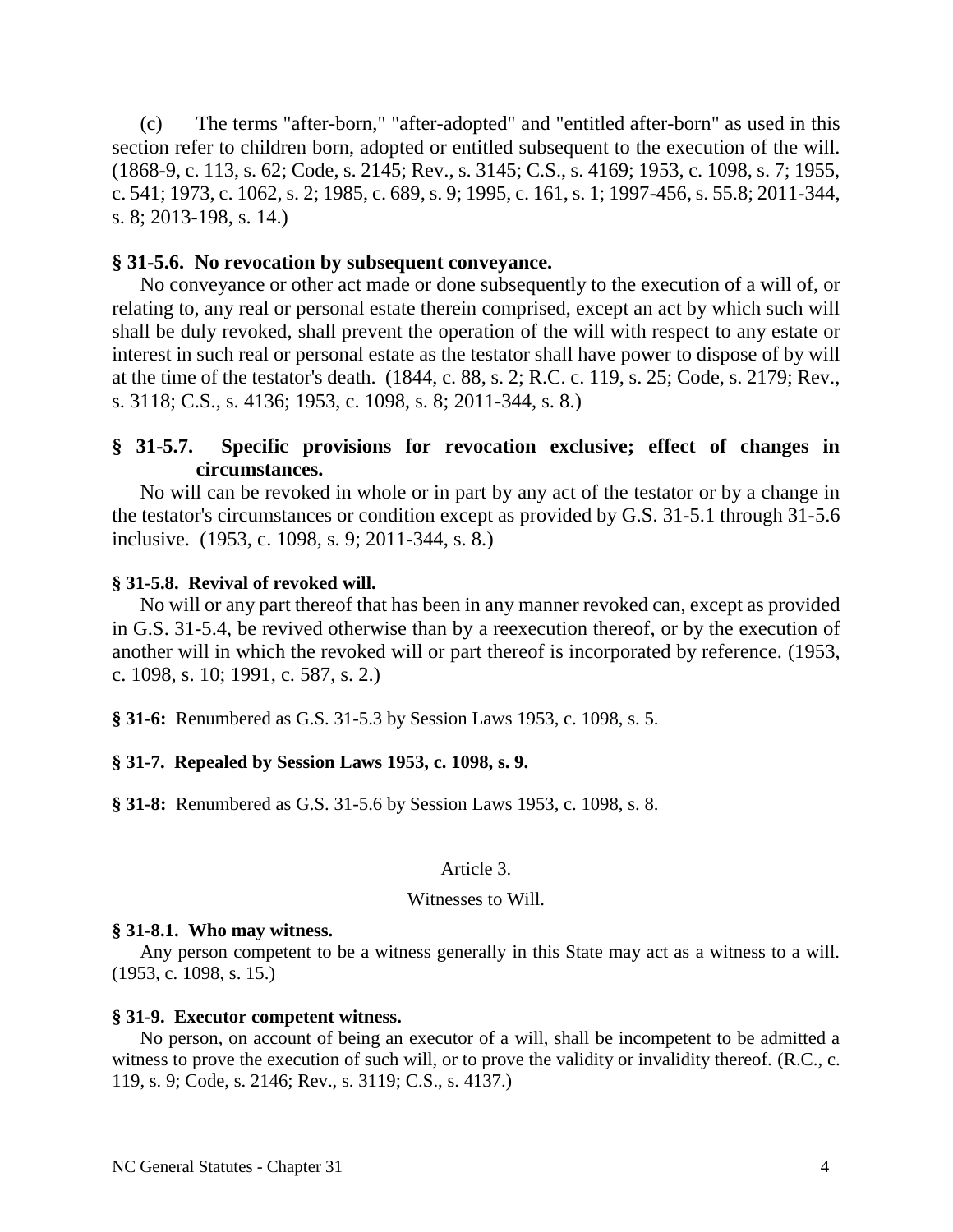### **§ 31-10. Beneficiary competent witness; when interest rendered void.**

(a) A witness to an attested written or a nuncupative will, to whom or to whose spouse a beneficial interest in property, or a power of appointment with respect thereto, is given by the will, is nevertheless a competent witness to the will and is competent to prove the execution or validity thereof. However, if there are not at least two other witnesses to the will who are disinterested, the interested witness and the interested witness's spouse and anyone claiming under the interested witness shall take nothing under the will, and so far only as their interests are concerned the will is void.

(b) A beneficiary under a holographic will may testify to such competent, relevant and material facts as tend to establish such holographic will as a valid will without rendering void the benefits to be received by the beneficiary thereunder. (R.C., c. 119, s. 10; Code, s. 2147; Rev., s. 3120; C.S., s. 4138; 1953, c. 1098, s. 11; 1955, c. 73, s. 2; 2011-344, s. 8.)

#### **§ 31-10.1. Corporate trustee not disqualified by witnessing of will by stockholder.**

A corporation named as a trustee in a will is not disqualified to act as trustee by reason of the fact that a person owning stock in the corporation signed the will as a witness. (1949, c. 44.)

### Article 4.

#### Depository for Wills.

## **§ 31-11. Depositories in offices of clerks of superior court where living persons may file wills.**

The clerk of the superior court in each county of North Carolina shall be required to keep a receptacle or depository in which any person who desires to do so may file that person's will for safekeeping; and the clerk shall, upon written request of the testator, or the duly authorized agent or attorney for the testator, permit said will or testament to be withdrawn from said depository or receptacle at any time prior to the death of the testator: Provided, that the contents of said will shall not be made public or open to the inspection of anyone other than the testator or the testator's duly authorized agent until such time as the said will shall be offered for probate. (1937, c. 435, s. 1; 1971, c. 528, s. 28; 2011-344, s. 8.)

### **§§ 31-11.1 through 31-11.5. Reserved for future codification purposes.**

### Article 4A.

#### Self-Proved Wills.

#### **§ 31-11.6. How attested wills may be made self-proved.**

(a) Any will may be simultaneously executed, attested, and made self-proved, by acknowledgment thereof by the testator and affidavits of the witnesses, each made before an officer authorized to administer oaths under the laws of the state where execution occurs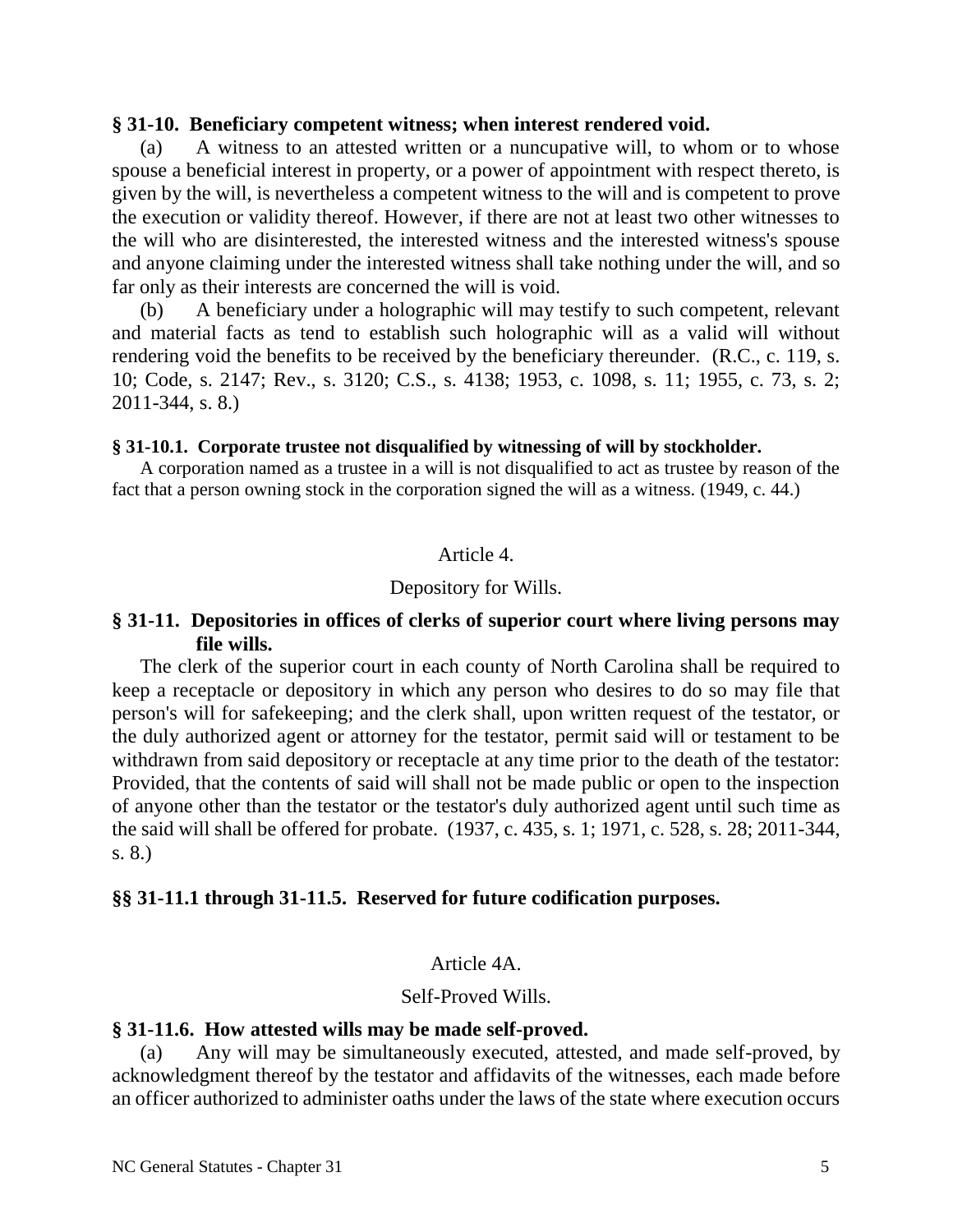and evidenced by the officer's certificate, under official seal, in the following form, or in a similar form showing the same intent:

"I, \_\_\_\_\_\_\_, the testator, sign my name to this instrument this \_\_\_\_ day of \_\_\_\_\_, \_\_\_\_ and being first duly sworn, do hereby declare to the undersigned authority that I sign and execute this instrument as my last will and that I sign it willingly (or willingly direct another to sign for me), that I execute it as my free and voluntary act for the purposes therein expressed, and that I am eighteen years of age or older, of sound mind, and under no constraint or undue influence.

Testator

\_\_\_\_\_\_\_\_\_\_\_\_\_\_\_\_\_\_\_\_\_\_\_\_\_\_\_\_\_\_\_\_\_\_\_\_\_\_\_

\_\_\_\_\_\_\_\_\_\_\_\_\_\_\_\_\_\_\_\_\_\_\_\_\_\_\_\_\_\_\_\_\_\_\_\_\_\_\_

\_\_\_\_\_\_\_\_\_\_\_\_\_\_\_\_\_\_\_\_\_\_\_\_\_\_\_\_\_\_\_\_\_\_\_\_\_\_\_

We \_\_\_\_\_\_\_, \_\_\_\_\_\_, the witnesses, sign our names to this instrument, being first duly sworn, and do hereby declare to the undersigned authority that the testator signs and executes this instrument as his last will and that he signs it willingly (or willingly directs another to sign for him), and that each of us, in the presence and hearing of the testator, hereby signs this will as witness to the testator's signing, and to the best of our knowledge the testator is eighteen years of age or older, of sound mind, and under no constraint or undue influence.

Witness

Witness

THE STATE OF  $\qquad$ . COUNTY OF \_\_\_\_\_\_\_.

Subscribed, sworn to and acknowledged before me by \_\_\_\_\_\_\_\_. the testator and subscribed and sworn to before me by \_\_\_\_\_\_\_\_ and \_\_\_\_\_\_\_, witnesses, this \_\_\_\_ day of

\_\_\_\_\_\_\_\_ (SEAL)

 $(SIGNED)$ 

(OFFICIAL CAPACITY OF OFFICER)"

(b) An attested written will executed as provided by G.S. 31-3.3 may at any time subsequent to its execution be made self-proved, by the acknowledgment thereof by the testator and the affidavits of the attesting witnesses, each made before an officer authorized to administer oaths under the laws of this State, and evidenced by the officer's certificate, under official seal, attached or annexed to the will in form and content substantially as follows:

### "STATE OF NORTH CAROLINA

"COUNTY/CITY OF

"Before me, the undersigned authority, on this day personally appeared \_\_\_\_\_\_\_\_, and \_\_\_\_\_\_\_\_, known to me to be the testator and the witnesses, respectively, whose names are signed to the attached or foregoing instrument and, all of these persons being by me first duly sworn. The testator, declared to me and to the witnesses in my presence: That said instrument is his last will; that he had willingly signed or directed another to sign the same for him, and executed it in the presence of said witnesses as his free and voluntary act for the purposes therein expressed; or, that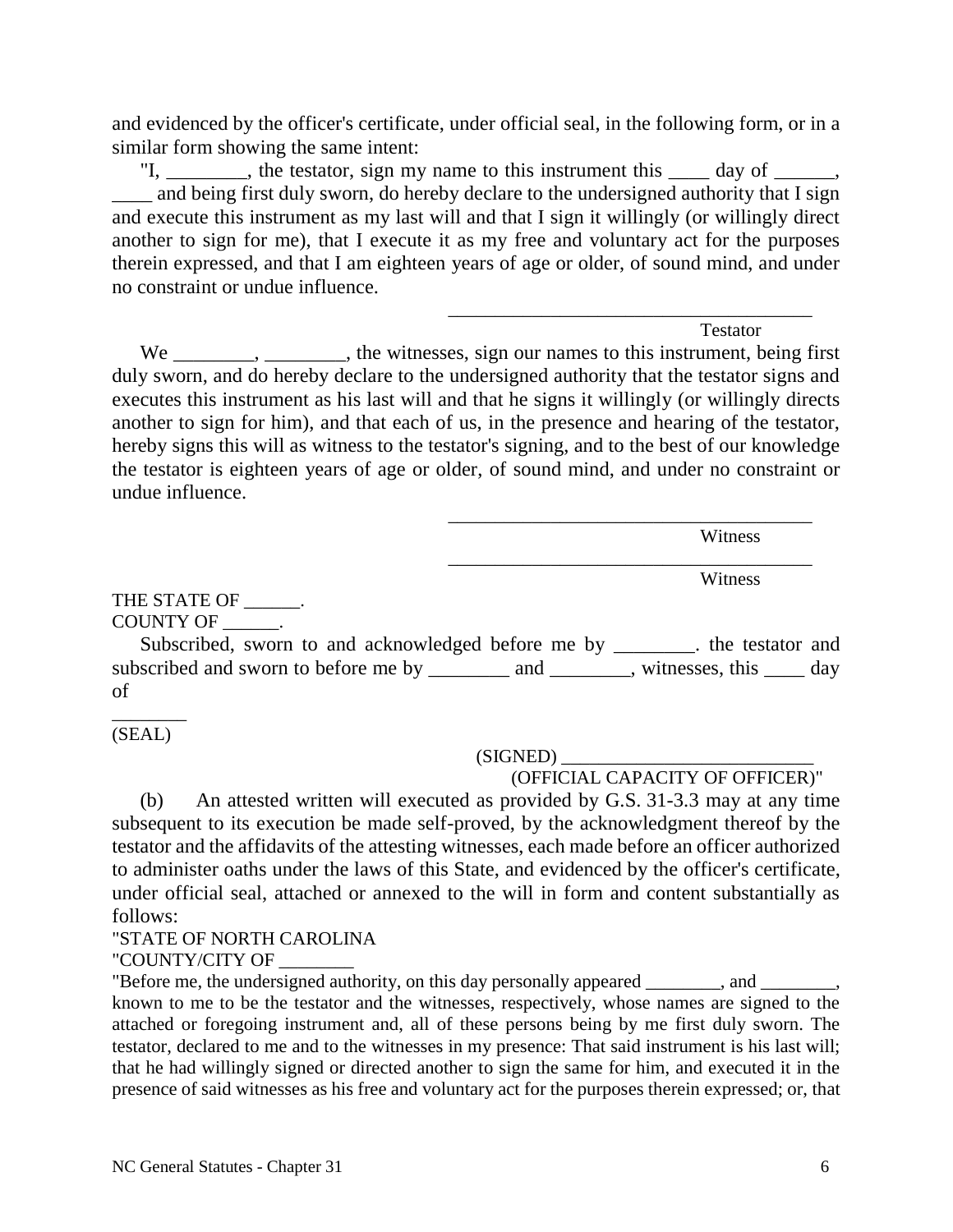the testator signified that the instrument was his instrument by acknowledging to them his signature previously affixed thereto.

The said witnesses stated before me that the foregoing will was executed and acknowledged by the testator as his last will in the presence of said witnesses who, in his presence and at his request, subscribed their names thereto as attesting witnesses and that the testator, at the time of the execution of said will, was over the age of 18 years and of sound and disposing mind and memory.

|        | Testator                                                                                                                                                                                    |
|--------|---------------------------------------------------------------------------------------------------------------------------------------------------------------------------------------------|
|        | Witness                                                                                                                                                                                     |
|        | Witness                                                                                                                                                                                     |
|        | Witness                                                                                                                                                                                     |
|        | Subscribed, sworn and acknowledged before me by _______, the testator, subscribed and sworn<br>before me by ________, ________ and _________ witnesses, this _____ day of ______, A.D. ____ |
| (SEAL) |                                                                                                                                                                                             |
|        | (SIGNED)                                                                                                                                                                                    |

### (SIGNED) \_\_\_\_\_\_\_\_\_\_\_\_\_\_\_\_\_\_\_\_\_\_\_\_\_\_\_

## (OFFICIAL CAPACITY OF OFFICER)"

(c) The sworn statement of any such witnesses taken as herein provided shall be accepted by the court as if it had been taken before such court.

(d) Any will recognized as valid under G.S. 31-46(1) or (2) and shown by the propounder to have been made self-proved under the laws of the jurisdiction in which the testator was physically present at the time of execution or the place where the testator was domiciled at the time of execution or at the time of death shall be considered as self-proved.

(e) A military testamentary instrument executed in accordance with the provisions of 10 U.S.C. § 1044d(d) or any successor or replacement statute shall be considered as self-proved. (1977, c. 795, s. 1; 1979, c. 536, s. 1; 1981, c. 599, s. 8; 1999-456, s. 59; 2013-91, s. 1(f); 2019-178, s. 3(a).)

### Article 5.

### Probate of Will.

- **§§ 31-12 through 31-31.2:** Recodified as Article 2A of Chapter 28A of the General Statutes, G.S. 28A-2A-1 through G.S. 28A-2A-23, by Session Laws 2011-344, s. 3, effective January 1, 2012, and applicable to estates of decedents dying on or after that date.
- **§ 31-18: §§ 31-12 through 31-31.2:** Recodified as Article 2A of Chapter 28A of the General Statutes, G.S. 28A-2A-1 through G.S. 28A-2A-23, by Session Laws 2011-344, s. 3, effective January 1, 2012, and applicable to estates of decedents dying on or after that date.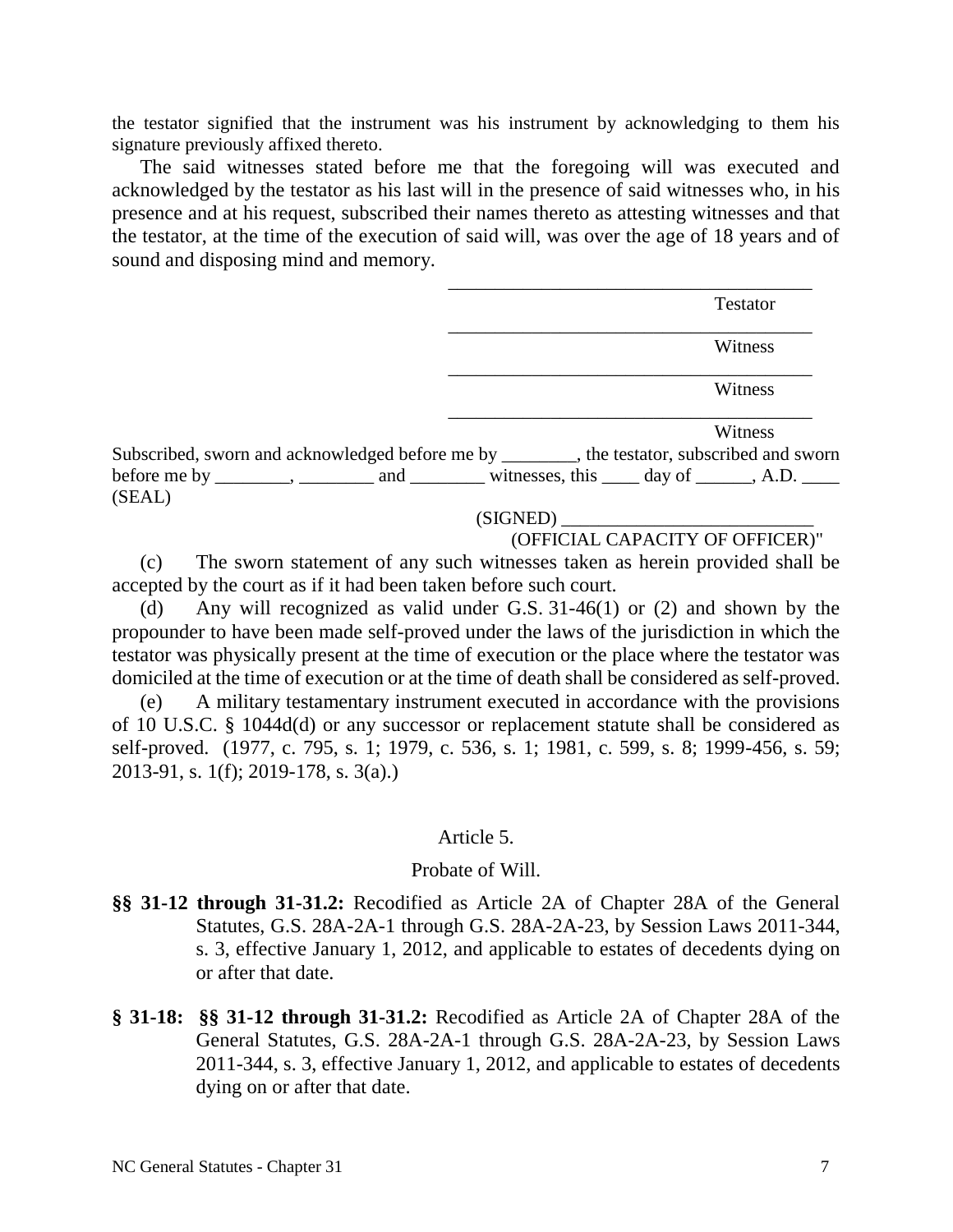- **§§ 31-12 through 31-31.2:** Recodified as Article 2A of Chapter 28A of the General Statutes, G.S. 28A-2A-1 through G.S. 28A-2A-23, by Session Laws 2011-344, s. 3, effective January 1, 2012, and applicable to estates of decedents dying on or after that date.
- **§§ 31-25 through 31-25.1:** Recodified as Article 2A of Chapter 28A of the General Statutes, G.S. 28A-2A-1 through G.S. 28A-2A-23, by Session Laws 2011-344, s. 3, effective January 1, 2012, and applicable to estates of decedents dying on or after that date.
- **§ 31-26:** Recodified as Article 2A of Chapter 28A of the General Statutes, G.S. 28A-2A-1 through G.S. 28A-2A-23, by Session Laws 2011-344, s. 3, effective January 1, 2012, and applicable to estates of decedents dying on or after that date.
- **§§ 31-12 through 31-31.2:** Recodified as Article 2A of Chapter 28A of the General Statutes, G.S. 28A-2A-1 through G.S. 28A-2A-23, by Session Laws 2011-344, s. 3, effective January 1, 2012, and applicable to estates of decedents dying on or after that date.

# Article 6.

# Caveat to Will.

# **§ 31-32. Filing of caveat.**

(a) At the time of application for probate of any will, and the probate thereof in common form, or at any time within three years thereafter, any party interested in the estate, may appear in person or by attorney before the clerk of the superior court and enter a caveat to the probate of such will; Provided that if any person entitled to file a caveat be within the age of 18 years, or incompetent as defined in G.S. 35A-1101(7) or (8), then such person may file a caveat within three years after the removal of such disability.

(b) The caveat shall be filed in the decedent's estate file. The clerk of superior court shall give notice of the filing by making an entry upon the page of the will book where the will is recorded, evidencing that the caveat has been filed and giving the date of such filing.

(c) If a will has been probated in solemn form pursuant to G.S. 28A-2A-7, any party who was properly served in that probate in solemn form shall be barred from filing a caveat. (C.C.P., s. 446; Code, s. 2158; Rev., s. 3135; 1907, c. 862; C.S., s. 4158; 1925, c. 81; 1951, c. 496, ss. 1, 2; 1971, c. 1231, s. 1; 2011-344, s. 8.)

# **§ 31-33. Cause transferred to trial docket.**

(a) Upon the filing of a caveat, the clerk shall transfer the cause to the superior court for trial by jury. The caveat shall be served upon all interested parties in accordance with G.S. 1A-1, Rule 4 of the Rules of Civil Procedure.

(b) After service under subsection (a) of this section, the caveator shall cause notice of a hearing to align the parties to be served upon all parties in accordance with G.S. 1A-1,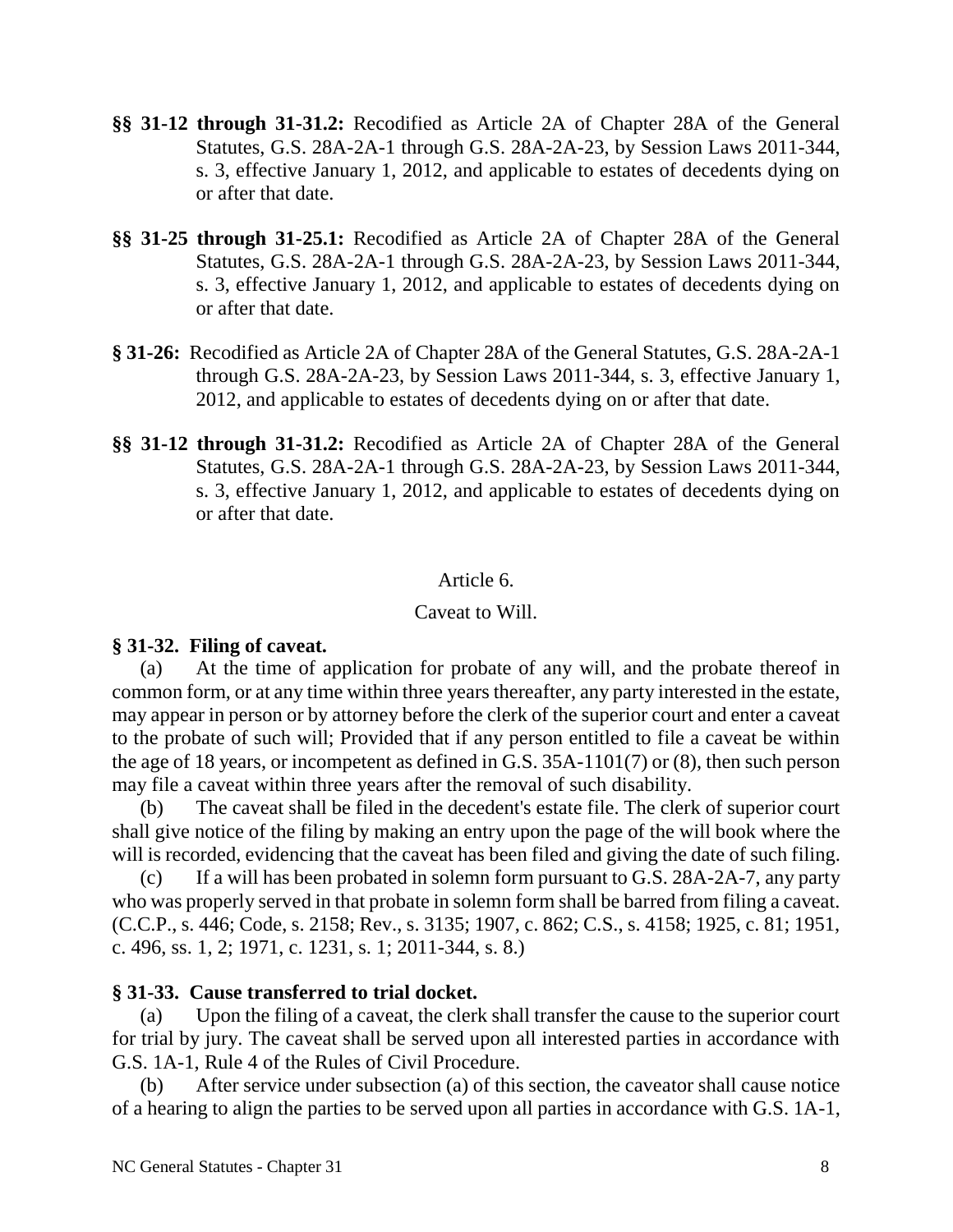Rule 5 of the Rules of Civil Procedure. At the alignment hearing, all of the interested parties who wish to be aligned as parties shall appear and be aligned by the court as parties with the caveators or parties with the propounders of the will. If an interested party does not appear to be aligned or chooses not to be aligned, the judge shall dismiss that interested party from the proceeding, but that party shall be bound by the proceeding.

(c) Within 30 days following the entry of an order aligning the parties, any interested party who was aligned may file a responsive pleading to the caveat, provided, however, that failure to respond to any averment or claim of the caveat shall not be deemed an admission of that averment or claim. An extension of time to file a responsive pleading to the caveat may be granted as provided by G.S. 1A-1, Rule 6 of the Rules of Civil Procedure.

(d) Upon motion of an aligned party, the court may require a caveator to provide security in such sum as the court deems proper for the payment of such costs and damages as may be incurred or suffered by the estate if the estate is found to have been wrongfully enjoined or restrained. The court may consider relevant facts related to whether a bond should be required and the amount of any such bond, including, but not limited to, (i) whether the estate may suffer irreparable injury, loss, or damage as a result of the caveat and (ii) whether the caveat has substantial merit. Provisions for bringing suit in forma pauperis apply to the provisions of this subsection. (C.C.P., s. 447; Code, s. 2159; 1899, c. 13; 1901, c. 748; Rev., s. 3136; 1909, c. 74; C.S., s. 4159; 1947, c. 781; 1971, c. 528, s. 29; 1973, c. 458; 2011-284, s. 32; 2011-344, s. 8; 2014-115, s. 2.4.)

**§ 31-34:** Repealed by Session Laws 2011-344, s. 8, effective January 1, 2012, and applicable to estates of decedents dying on or after that date.

## **§ 31-35. Affidavit of witness as evidence.**

Whenever the subscribing witness to any will shall die, or be mentally incompetent, or be absent beyond the State, it shall be competent upon any issue of devisavit vel non to give in evidence the affidavits and proofs taken by the clerk upon admitting the will to probate in common form, and such affidavit and proceedings before the clerk shall be prima facie evidence of the due and legal execution of said will. (1899, c. 680, s. 2; Rev., s. 3121; C.S., s. 4160; 1947, c. 781; 2011-344, s. 8.)

## **§ 31-36. Effect of caveat on estate administration.**

(a) Order of Clerk. – Where a caveat is filed, the clerk of the superior court shall forthwith issue an order that shall apply during the pendency of the caveat to any personal representative, having the estate in charge, as follows:

- (1) Distributions to beneficiaries. That there shall be no distributions of assets of the estate to any beneficiary;
- (2) Commissions. That no commissions shall be advanced or awarded to any personal representative;
- (3) Accountings. That the personal representative shall file all accountings required by the clerk of superior court and that the personal representative may pay any applicable filing fees associated with those accountings from the assets of the estate;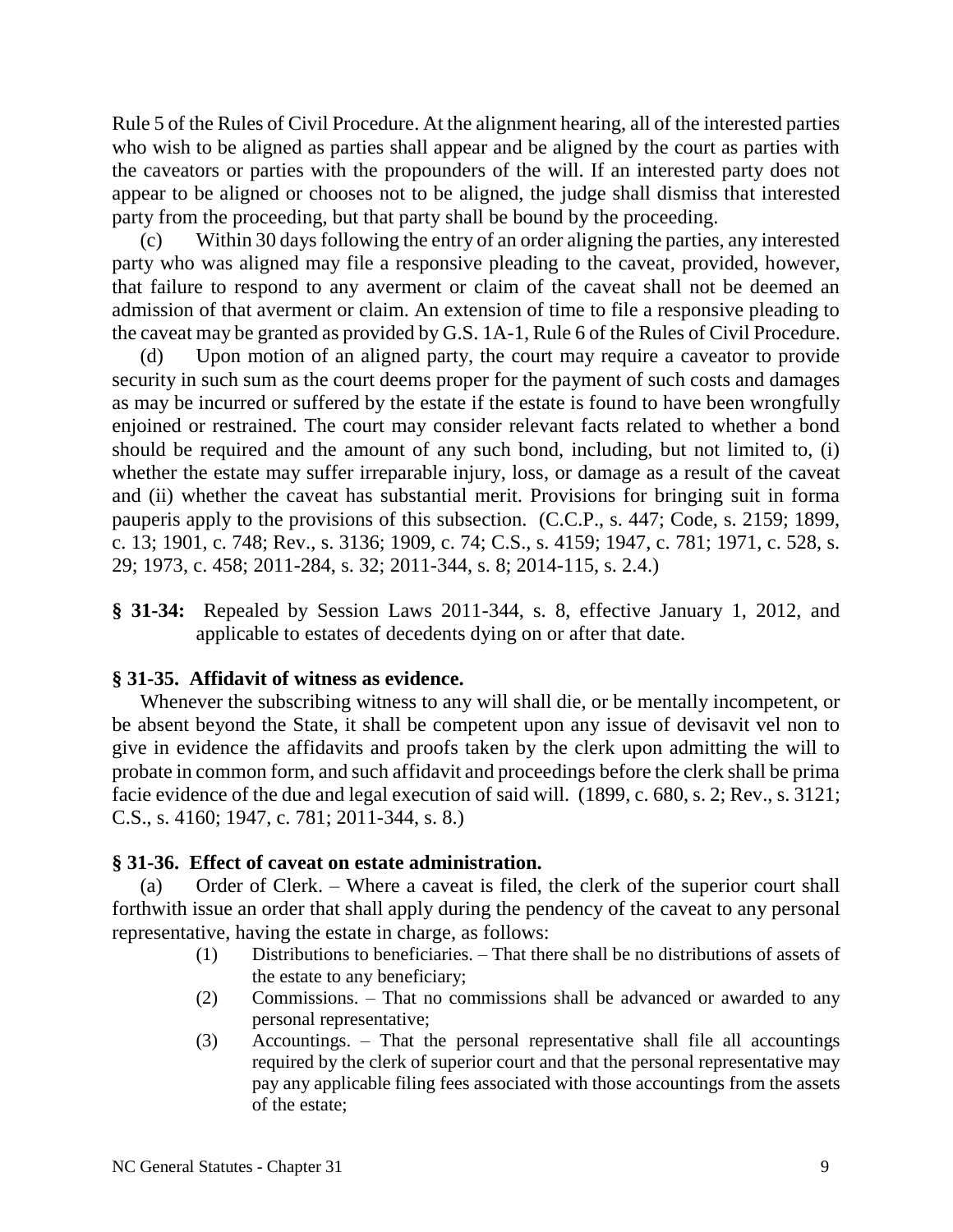- (4) Preservation of estate assets. That the personal representative shall preserve the property of the estate and that the personal representative is authorized to pursue and prosecute claims that the estate may have against others; and
- (5) Taxes, claims and debts of estate. That the personal representative may file all appropriate tax returns and that the personal representative may pay, in accordance with the procedures of subsection (b) of this section: taxes; funeral expenses of the decedent; debts that are a lien upon the property of the decedent; bills of the decedent accrued before death; claims against the estate that are timely filed; professional fees related to administration of the estate, including fees for tax return preparation, appraisal fees, and attorneys' fees for estate administration.

(b) Procedures. – In regard to payment of any of the items listed in subdivision (5) of subsection (a) of this section, the personal representative shall file with the clerk a notice of the personal representative's intent to pay those items and shall serve the notice upon all parties to the caveat, pursuant to G.S. 1A-1, Rule 4 of the Rules of Civil Procedure. If within 10 days of service any party files with the clerk a written objection to that payment, the clerk shall schedule a hearing and determine whether the proposed payment shall be made. If no such objection is filed with the clerk, the clerk may approve the payment without hearing, and upon that approval, the personal representative may make the payment. The parties to the caveat may consent to any such payment, and upon such consent, the clerk may approve the payment without hearing. The clerk may defer ruling on the payment pending the resolution of the caveat.

(c) Preservation of Estate Assets. – Questions regarding the use, location, and disposition of assets that cannot be resolved by the parties and consented to by the clerk shall be decided by the clerk. When a question has not been resolved by agreement, either party may request a hearing before the clerk upon 10 days notice and shall serve the notice upon all parties to the caveat, pursuant to G.S. 1A-1, Rule 4 of the Rules of Civil Procedure. Decisions of the clerk may be appealed to the superior court pursuant to G.S. 1-301.3. (C.C.P., s. 448; Code, s. 2160; Rev., s. 3137; C.S., s. 4161; 1927, c. 119; 2009-131, s. 1; 2011-344, s. 8.)

**§ 31-37:** Repealed by Session Laws 2011-344, s. 8, effective January 1, 2012, and applicable to estates of decedents dying on or after that date.

# **§ 31-37.1. Settlement agreement; filing of judgment.**

(a) Prior to an entry of judgment by the superior court in a caveat proceeding, the parties may enter into a settlement agreement, which must be approved by the superior court. Upon approval of a settlement agreement, the court shall enter judgment, without a verdict by a jury, in accordance with the terms of the settlement agreement. The consent of interested parties who are not aligned as parties pursuant to G.S. 31-33 is not necessary for a settlement agreement under this section.

(b) When judgment is entered by the superior court in a caveat proceeding, the clerk of superior court shall file a copy of the judgment in the estate file and shall make entry upon the page of the will book where such will is recorded to the effect that final judgment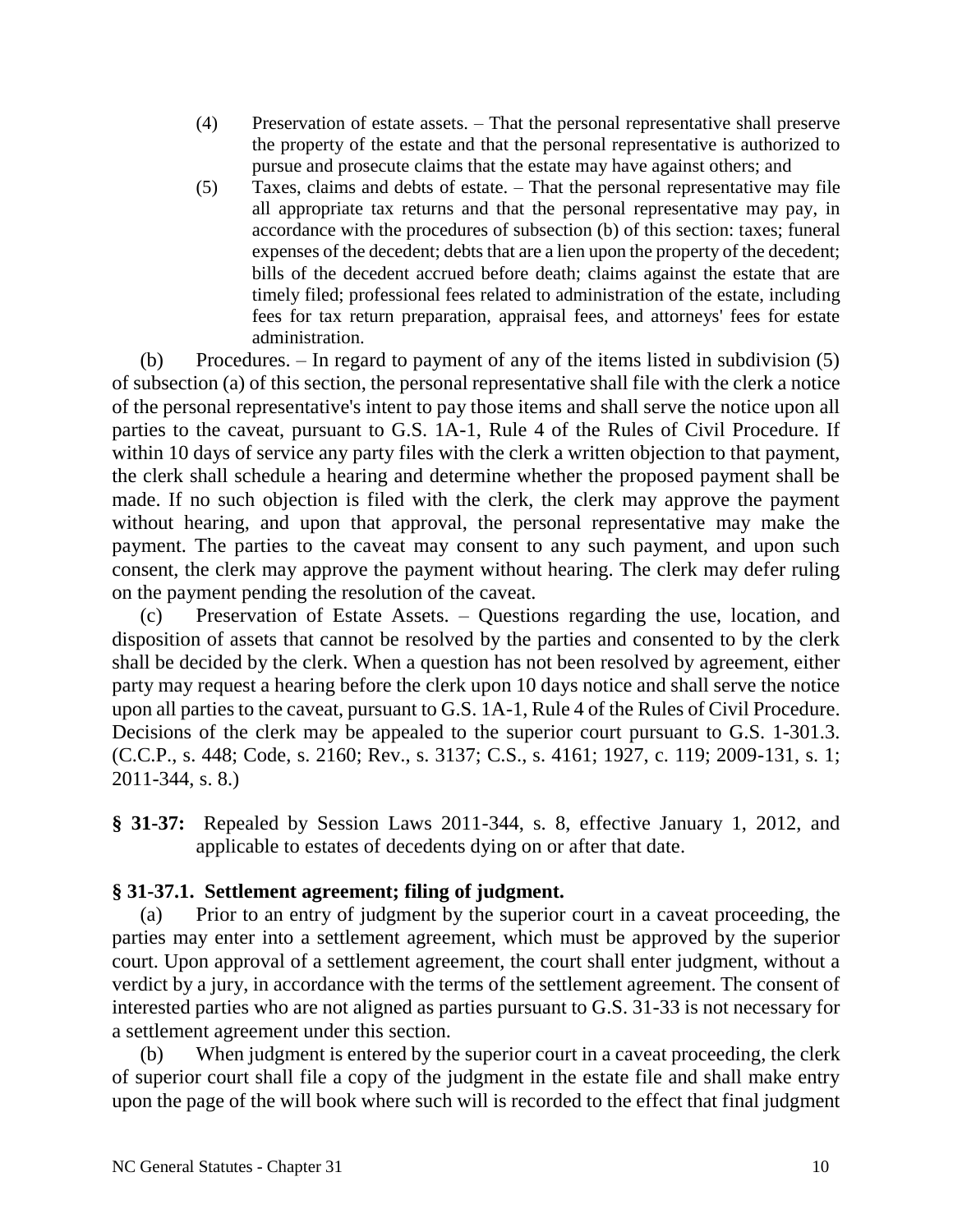has been entered, either sustaining or setting aside the will. (1989 (Reg. Sess., 1990), c. 949, s. 1; 2011-344, s. 8.)

### Article 7.

### Construction of Will.

### **§ 31-38. Devise presumed to be in fee.**

When real estate shall be devised to any person, the same shall be held and construed to be a devise in fee simple, unless such devise shall, in plain and express words, show, or it shall be plainly intended by the will, or some part thereof, that the testator intended to convey an estate of less dignity. (1784, c. 204, s. 12; R.C., c. 119, s. 26; Code, s. 2180; Rev., s. 3138; C.S., s. 4162.)

## **§ 31-39. Probate necessary to pass title; rights of lien creditors and purchasers; recordation in county where real property lies.**

(a) A duly probated will is effective to pass title to real and personal property.

(b) A will is not effective to pass title to real or personal property as against lien creditors or purchasers for valuable consideration from the intestate heirs at law of a decedent, unless the will is probated or offered for probate before the earlier of (i) the date of the approval by the clerk of the superior court having jurisdiction of the decedent's estate of the final account filed by the personal representative of the decedent's estate, or (ii) the date that is two years from the date of death of the decedent. If the will is fraudulently suppressed, stolen, or destroyed, or is lost, and an action or proceeding is instituted within the time limitation set forth in this subsection to obtain that will or establish that will as provided by law, the time limitation under this subsection begins to run from the termination of that action or proceeding.

(c) A will duly probated in one county of this State is not effective to pass title to an interest in real property located in any other county of this State as against lien creditors or purchasers for valuable consideration from the intestate heirs at law of a decedent unless a certified copy of the will and a certified copy of the certificate of probate of the will are filed in the office of the clerk of superior court in the county where the real property lies within the time limitation set forth in subsection (b) of this section.

A conveyance made by the intestate heirs at law of a decedent before the expiration of the time limitation set forth in subsection (b) of this section shall, upon the expiration of that time, become effective to the same extent as if the conveyance were made after the expiration of that time, unless before the expiration of that time, a proceeding is instituted in the proper court to probate a will of the decedent. (1784, c. 225, s. 6; R.C., c. 119, s. 20; Code, s. 2174; Rev., s. 3139; 1915, c. 219; C.S., s. 4163; 1953, c. 920, s. 1; 2012-68, s. 2; 2014-107, s. 2.2.)

## **§ 31-40. What property passes by will.**

Any testator, by the testator's a will duly executed, may devise or dispose of all real and personal property which the testator shall be entitled to at the time of the testator's death, and which, if not so devised or disposed of, would descend or devolve upon the testator's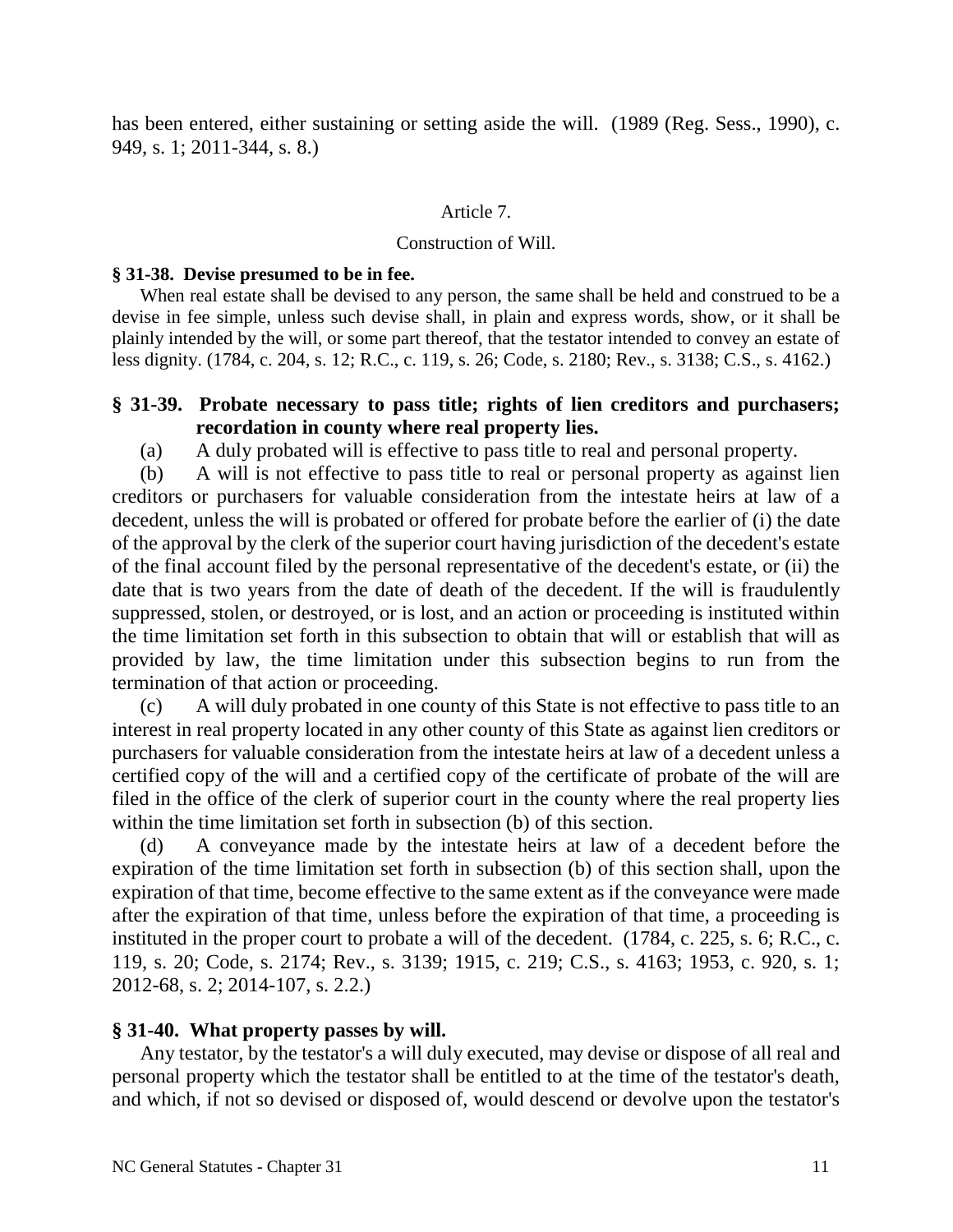heirs at law, or upon the testator's personal representative; and the power hereby given shall extend to all contingent, executory, or other future interest in any real or personal property, whether the testator may or may not be the person or one of the persons in whom the same may become vested, or whether the testator may be entitled thereto under the instrument by which the same was created, or under any disposition thereof by deed or will; and also to all rights of entry for conditions broken, whether any such condition has or has not been broken at the testator's death, all other rights of entry, and possibilities of reverter; and also to such of the same estates, interests, and rights respectively, and other real and personal property, as the testator may be entitled to at the time of the testator's death, notwithstanding that the testator may become entitled to the same subsequently to the execution of the testator's will. (1844, c. 88, s. 1; R.C., c. 119, s. 5; Code, s. 2140; Rev., s. 3140; C.S., s. 4164; 1973, c. 1446, s. 15; 2011-284, s. 33; 2011-344, s. 8.)

### **§ 31-41. Will relates to death of testator.**

Every will shall be construed, with reference to the real and personal estate comprised therein, to speak and take effect as if it had been executed immediately before the death of the testator, unless a contrary intention shall appear by the will. (1844, c. 88, s. 3; R.C., c. 119, s. 16; Code, s. 2141; Rev., s. 3141; C.S., s. 4165.)

### **§ 31-42. Failure of devises by lapse or otherwise; renunciation; 120-hour survivorship requirement, revised simultaneous death act, Article 24, Chapter 28A.**

(a) Unless the will indicates a contrary intent, if a devisee predeceases the testator, whether before or after the execution of the will, and if the devisee is a grandparent of or a descendant of a grandparent of the testator, then the issue of the predeceased devisee shall take in place of the deceased devisee. The devisee's issue shall take the deceased devisee's share in the same manner that the issue would take as heirs of the deceased devisee under the intestacy provisions in effect at the time of the testator's death. The provisions of this section apply whether the devise is to an individual, to a class, or is a residuary devise. In the case of the class devise, the issue shall take whatever share the deceased devisee would have taken had the devisee survived the testator; in the event the deceased class member leaves no issue, the devisee's share shall devolve upon the members of the class who survived the testator and the issue of any deceased members taking by substitution.

(b) Unless the will indicates a contrary intent, if the provisions of subsection (a) of this section do not apply to a devise to a devisee who predeceases the testator, or if a devise otherwise fails, the property shall pass to the residuary devisee or devisees in proportion to their share of the residue. If the devise is a residuary devise, it shall augment the shares of the other residuary devisees, including the shares of any substitute takers under subsection (a) of this section. If there are no residuary devisees, then the property shall pass by intestacy.

(c) Renunciation of a devise is as provided for in Chapter 31B of the General Statutes.

(c1) The determination of whether a devisee has predeceased the testator shall be made as provided by Article 24 of Chapter 28A of the General Statutes.

(d) As used in this section, "devisee" means any person entitled to take real or personal property under the provisions of a will. (1844, c. 88, s. 4; R.C., c. 119, s. 7; Code, s. 2142; Rev., s. 3142; 1919, c. 28; C.S., s. 4166; 1951, c. 762, s. 1; 1953, c. 1084; 1965, c. 938, s. 1; 1975, c. 371,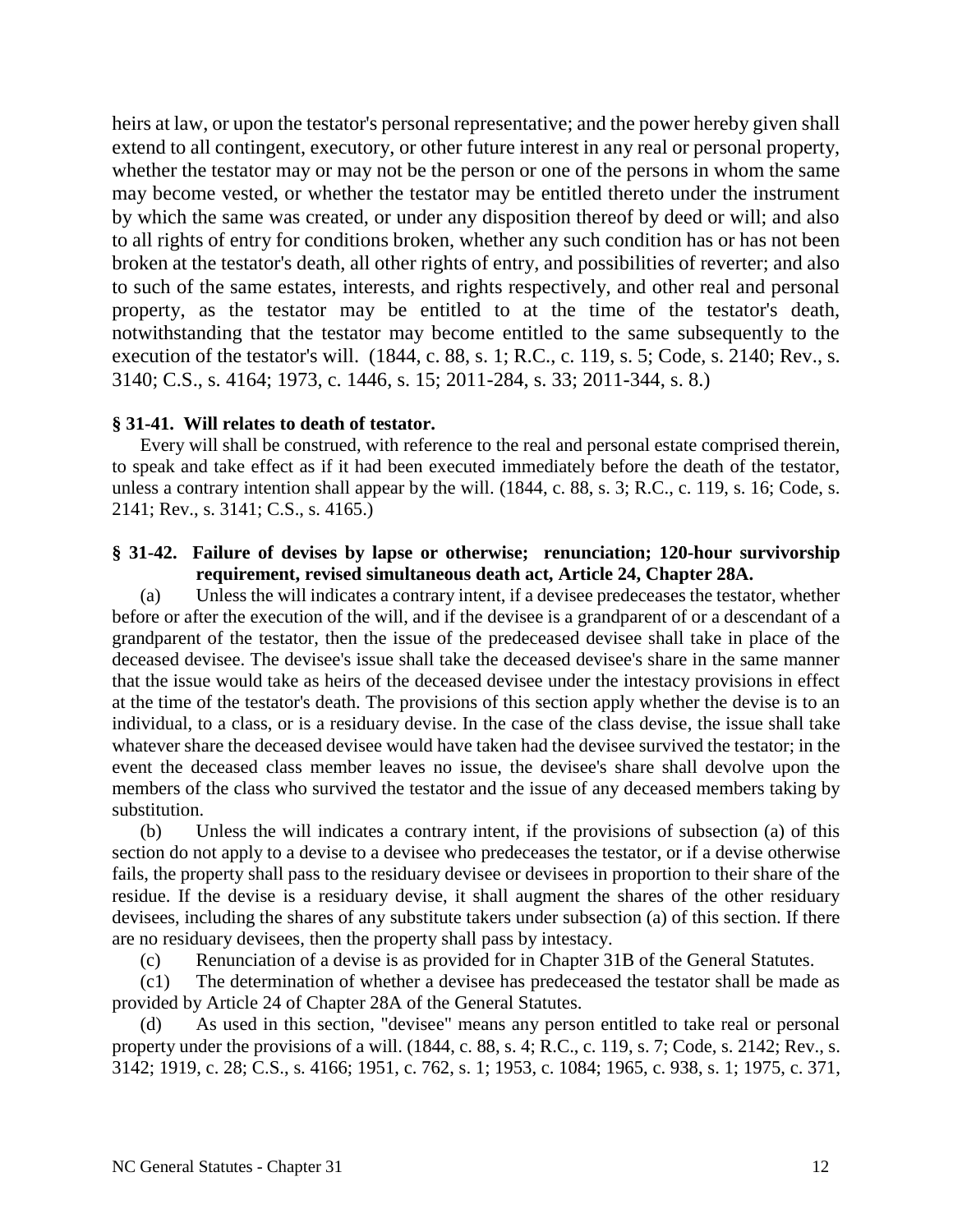s. 3; 1979, c. 525, s. 5; 1987, c. 86, ss. 1, 2; 1989, c. 244; 1999-145, s. 1; 2001-83, s. 1; 2007-132, ss. 3(a), (b).)

## **§§ 31-42.1 through 31-42.2. Repealed by Session Laws 1965, c. 938, s. 2.**

**§ 31-43:** Repealed by Session Laws 2015-205, s. 3(b), effective August 11, 2015.

## **§ 31-44. Repealed by Session Laws 1951, c. 762, s. 2.**

**§ 31-45:** Rewritten and renumbered as G.S. 31-5.5 by Session Laws 1953, c. 1098, s. 7.

## **§ 31-46. Validity of will; which laws govern.**

A will is valid if it meets the requirements of the applicable provisions of law in effect in this State either at the time of its execution or at the time of the death of the testator, or if any of the following apply:

- (1) The will's execution complied with the law of the jurisdiction in which the testator was physically present at the time of execution.
- (2) Its execution complied with the law of the place where the testator was domiciled at the time of execution or at the time of death.
- (3) It is a military testamentary instrument executed in accordance with the provisions of 10 U.S.C. § 1044d or any successor or replacement statute. (1953, c. 1098, s. 14; 2013-91, s. 1(g); 2019-178, s. 3(b).)

# **§ 31-46.1. Construction of certain formula clauses applicable to estates of decedents dying in calendar year 2010.**

(a) Purpose. – The federal estate tax and generation-skipping transfer tax expired January 1, 2010, for one year. To carry out the intent of decedents in the construction of wills and trusts and to promote judicial economy in the administration of trusts and estates, this section construes certain formula clauses that reference federal estate and generation-skipping transfer tax laws and that are used in wills or codicils of decedents who die in or before calendar year 2010.

- (b) Applicability. This section applies to the following:
	- (1) To a will or codicil executed by a decedent before December 31, 2009, that contains a formula provision described in subsection (c) of this section if the decedent dies after December 31, 2009, and before the earlier of January 1, 2011, and the effective date of the reinstatement of the federal estate tax and generation-skipping transfer tax, unless the will or codicil clearly manifests an intent that a rule contrary to the rule of construction described in subsection (c) of this section applies.
	- (2) To the terms of a will or codicil executed by a decedent who dies before December 31, 2009, providing for a disposition of property that contains a formula provision described in subsection (c) of this section and occurs as a result of the death of another individual who dies after December 31, 2009, and before the earlier of January 1, 2011, and the effective date of the reinstatement of the federal estate tax and generation-skipping transfer tax, unless the terms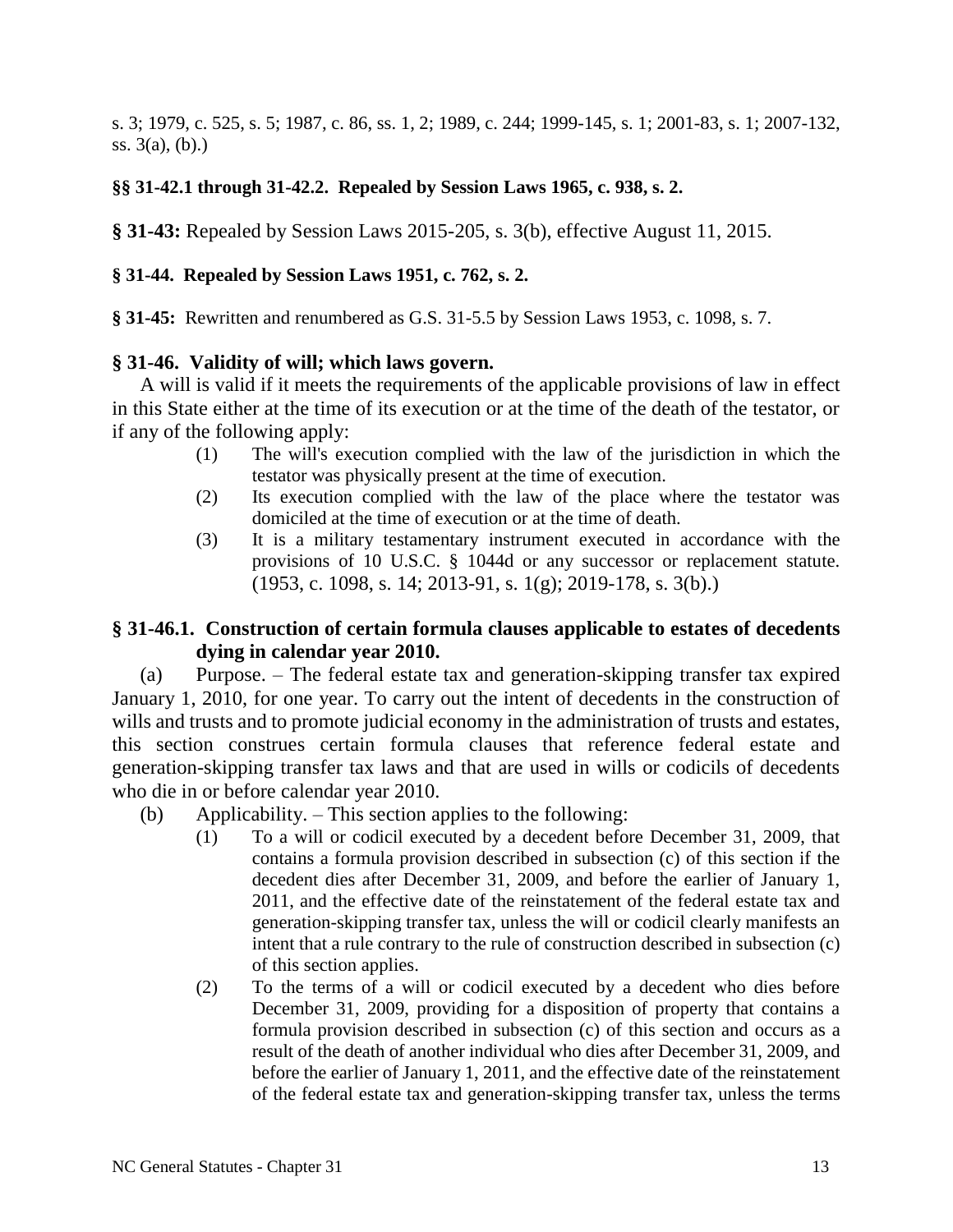of the will or codicil clearly manifests an intent that a rule contrary to the rule of construction described in subsection (c) of this section applies.

(c) Construction. – A will or codicil subject to this section is considered to refer to the federal estate and generation-skipping transfer tax laws as they applied with respect to estates of decedents dying on December 31, 2009, if the will or codicil contains a formula that meets one or more of the following conditions:

- (1) The formula refers to any of the following: "applicable credit amount," "applicable exclusion amount," "applicable exemption amount," "applicable fraction," "estate tax exemption," "generation-skipping transfer tax exemption," "GST exemption," "inclusion ratio," "marital deduction," "maximum marital deduction," "unified credit," or "unlimited marital deduction."
- (2) The formula measures a share of an estate or trust based on the amount that can pass free of federal estate taxes or the amount that can pass free of federal generation-skipping transfer taxes.
- (3) The formula is otherwise based on a provision of federal estate tax or federal generation-skipping transfer tax law similar to the provisions in subdivision (1) or (2) of this subsection.

(d) Judicial Determination. – The personal representative or an affected beneficiary under a will or testamentary trust may bring an action in the superior court division of the General Court of Justice under Article 26 of Chapter 1 of the General Statutes, and the trustee of a trust created under the will or an affected beneficiary under the trust may bring a proceeding as permitted under Article 2 of Chapter 36C of the General Statutes to determine whether the decedent intended that the references under subsection (c) of this section be construed with respect to the federal law as it existed after December 31, 2009. The action must be commenced within 12 months following the death of the decedent.  $(2010-126, s. 1.)$ 

## Article 8.

## Testamentary Additions to Trusts.

## **§ 31-47. Testamentary additions to trusts.**

- (a) A will may validly devise property to:
	- (1) The trustee of a trust established before the testator's death by the testator, by the testator and some other person, or by some other person, including a trust authorized by G.S. 36C-4-401.1; or
	- (2) The trustee of a trust to be established at the testator's death, if the trust is identified in the testator's will and its terms are set forth in a written instrument executed before or concurrently with the execution of the testator's will, regardless of the existence, size, or character of the corpus of the trust during the testator's lifetime.

The devise is not invalid because the trust is amendable or revocable, or because the trust instrument or any amendment thereto was not executed in the manner required for wills, or because the trust was amended after the execution of the testator's will or after the testator's death. A revocable trust to which property is first transferred under subdivision (2) of this subsection is an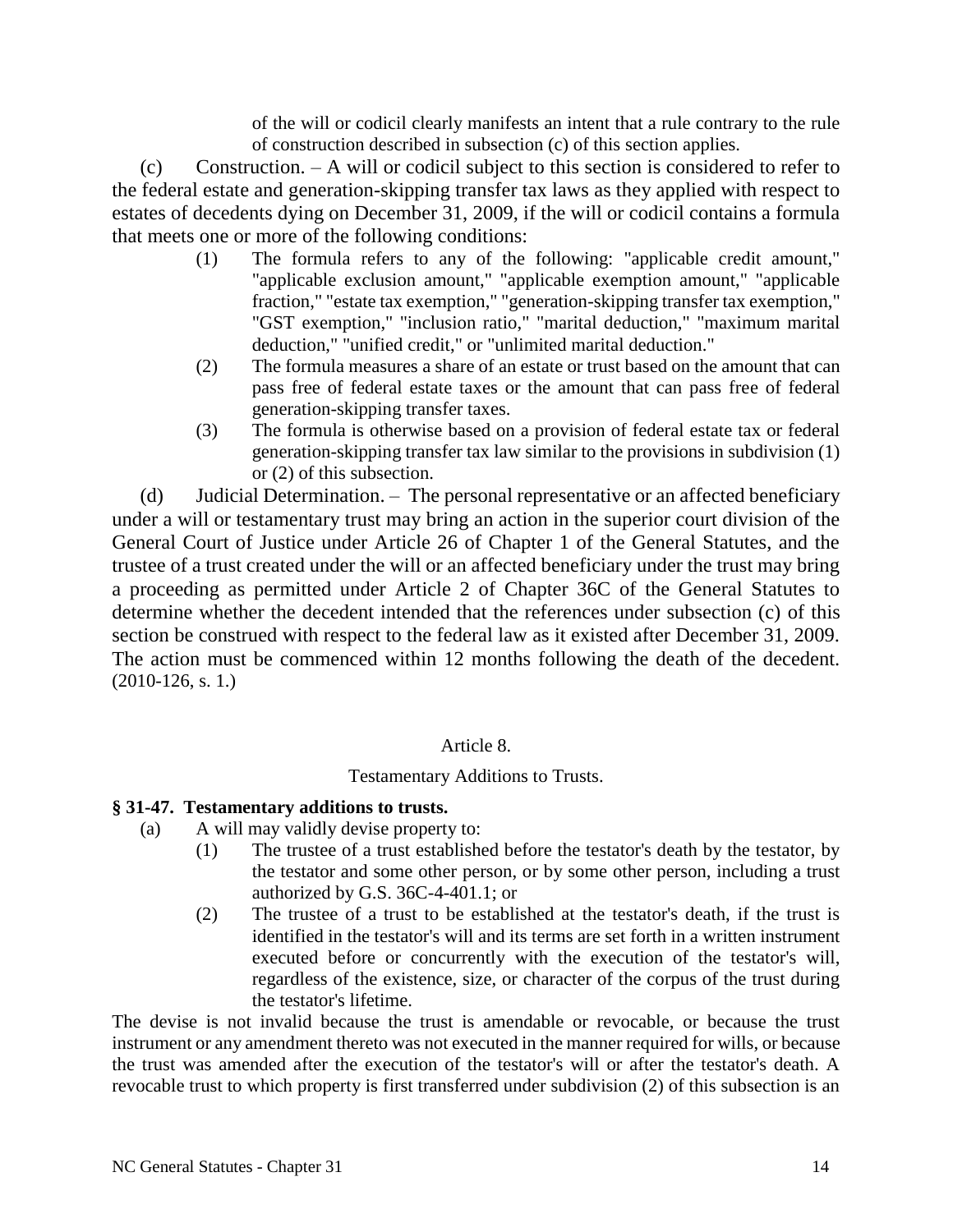inter vivos trust and not a testamentary trust and, as of the date of the execution of the trust instrument, is subject to Article 6 of Chapter 36C of the General Statutes.

(b) Unless the testator's will provides otherwise, property devised to the trustee of a trust described in subsection (a) of this section is not held under a testamentary trust of the testator, but it becomes a part of the trust to which it is devised, and shall be administered and disposed of in accordance with the provisions of the governing instrument setting forth the terms of the trust, including any amendments thereto made before or after the testator's death.

(c) Unless the testator's will provides otherwise, a revocation or termination of the trust before the testator's death causes the devise to lapse.

(d) A devise to a trust shall be construed as a devise to the trustee of that trust.

(e) For purposes of this section, "devise," when used as a noun, means a testamentary disposition of real or personal property and, when used as a verb, means to dispose of real or personal property by will.

(f) Nothing in this section alters, amends, or in any manner affects the application of the doctrine of acts of independent significance. (1955, c. 388; 1957, c. 783, s. 1; 1975, c. 161; 2007-184, s. 1.)

**§ 31-48:** Reserved for future codification purposes.

**§ 31-49:** Reserved for future codification purposes.

**§ 31-50:** Reserved for future codification purposes.

Article 9.

Incorporation by Reference; Acts of Independent Significance.

#### **§ 31-51. Incorporation by reference.**

A writing in existence when a will is executed may be incorporated by reference if the language of the will manifests this intent and describes the writing sufficiently to permit its identification. (2007-184, s. 2.)

#### **§ 31-52. Acts and events of independent significance.**

A will may dispose of property by reference to acts and events that have significance apart from their effect upon the disposition made by the will, whether they occur before or after the execution of the will or before or after the testator's death. These acts and events may include the execution or revocation of another individual's will and the safekeeping of items in a secured depository. (2007-184, s. 2.)

Article 10.

Reformation or Modification of Wills.

### **§ 31-61. Reformation of will to correct mistakes.**

The court may reform the terms of a will, if the terms of the will are ambiguous, to conform the terms to the testator's intent if it is proved by clear and convincing evidence